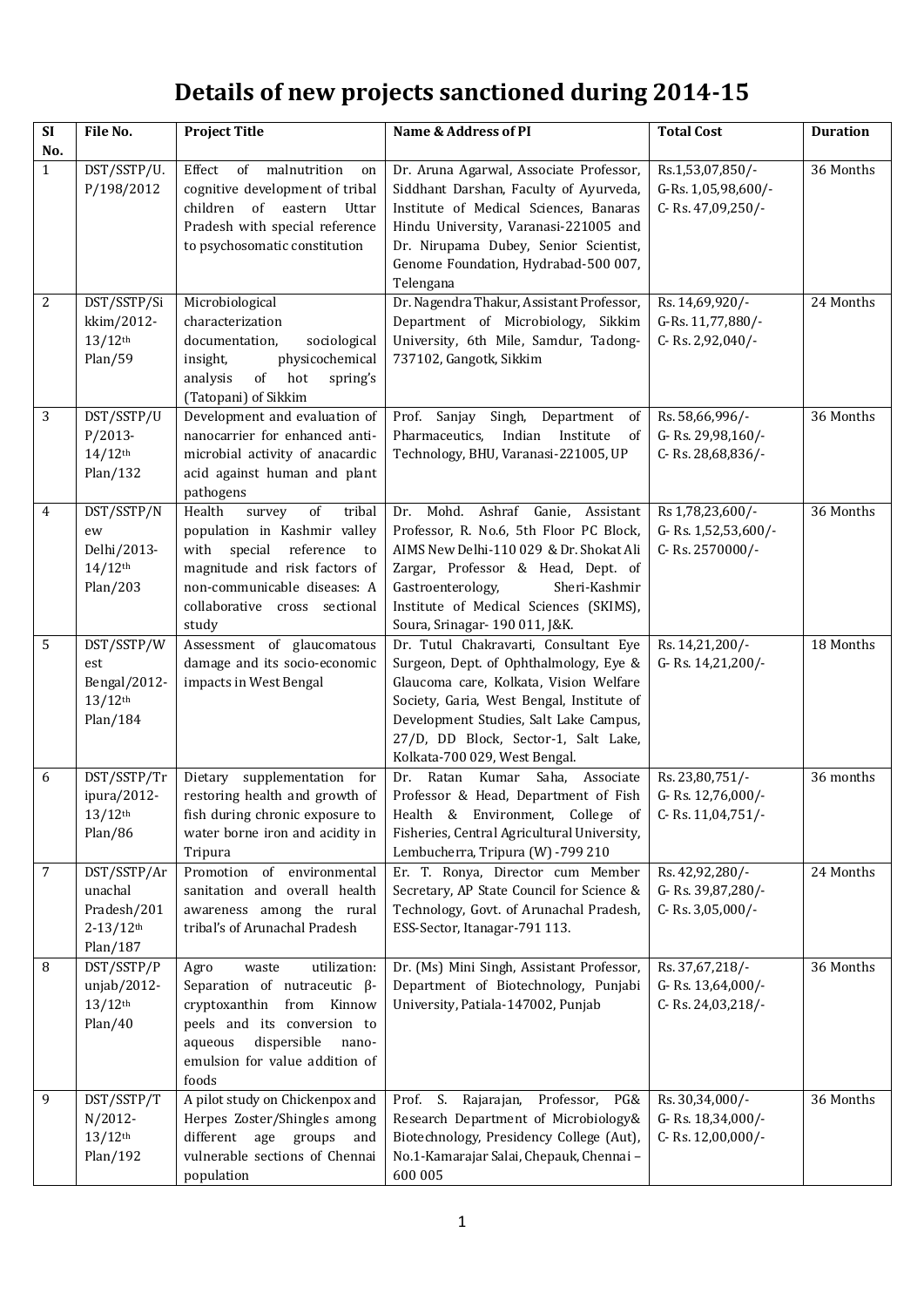| 10 | DST/SSTP/M<br>izoram/2012<br>$-13/12$ <sup>th</sup><br>Plan/71       | Inventory, characterization and<br>conservation of medicinal plants<br>used by ethnic groups of<br>Mizoram, through traditional<br>knowledge<br>system<br>up<br>to<br>pharmaceutical level                        | Prof. Lalnundanga, Professor (Forestry),<br>Mizoram University, Tanhril, Aizawl,<br>Mizoram-796004.                                                                                                                                                         | Rs. 29,73,550/-<br>G-Rs. 15,95,000/-<br>C-Rs. 13,78,550/- | 36 Months |
|----|----------------------------------------------------------------------|-------------------------------------------------------------------------------------------------------------------------------------------------------------------------------------------------------------------|-------------------------------------------------------------------------------------------------------------------------------------------------------------------------------------------------------------------------------------------------------------|-----------------------------------------------------------|-----------|
| 11 | DST/SSTP/N<br>ew<br>Delhi/2012-<br>$13/12$ <sup>th</sup><br>Plan/149 | Evaluation of pharmacological<br>interventions targeting retinal<br>renin angiotensin system in<br>retinopathy of prematurity                                                                                     | Dr. T. Velpandian, Additional Professor &<br>charge, Department of Ocular<br>In<br>Pharmacology &Pharmacy, Dr. Rajendra<br>Prasad Centre for Ophthalmic Sciences,<br>All India Institute of Medical Sciences<br>(AIIMS), Ansari Nagar, New Delhi-110<br>029 | Rs. 29,92,500/-<br>G-Rs. 29,23,400/-<br>C-Rs. 69,100/-    | 36 Months |
| 12 | DST/SSTP/G<br>ujarat/2012-<br>$13/12$ <sup>th</sup><br>Plan/137      | Ultrasonic<br>technology<br>for<br>brightening and tarnish removal<br>of Gold and Silver Jewelleries                                                                                                              | Sh. K.K. Shaw, Associate Senior Faculty,<br>Entrepreneurship Development Institute<br>of India, Near Village Bhat, PO Bhat-382<br>428, Gandhinagar, Gujarat                                                                                                 | Rs. 9,66,900/-<br>G-Rs. 9,66,900/-                        | 18 Months |
| 13 | DST/SSTP/U<br>$P/2013-$<br>$14/12$ <sup>th</sup><br>Plan/159         | study<br>listerosis,<br>A<br>on<br>identification<br>of<br>antibiotic<br>resistance and the effect of<br>medicinal plants of eastern UP in<br>disease Management-UP                                               | Prof.(Dr.) Rubina Lawrence, Professor<br>and Head, Department of Microbiology<br>and Fermentation Technology, Sam<br>Higginbottom Institute of Agriculture,<br>Tech.& Sciences, Allahabad, UP - 211 007                                                     | Rs. 30,08,619/-<br>G-Rs. 19,48,200/-<br>C-Rs. 10,60,419/- | 36 Months |
| 14 | DST/SSTP/Si<br>kkim/2012-<br>$13/12$ <sup>th</sup><br>Plan/166       | digital<br>Molecular<br>and<br>of<br>ethno-<br>documentation<br>traditional knowledge of Sikkim<br>with special focus on folk<br>healing for protection<br><sub>of</sub><br>Intellectual Property Rights<br>(IPR) | Dr. B.C. Basistha, Additional Director,<br>Sikkim State Council of Science and<br>Technology,<br>Development<br>Area,<br>Gangotok-737101                                                                                                                    | Rs. 33,99,720/-<br>G-Rs. 29,95,520/-<br>C-Rs. 4,04,200/-  | 36 Months |
| 15 | DST/SSTP/K<br>erala/2013-<br>$14/12$ <sup>th</sup><br>Plan/29        | Identification of local strains<br>from Kuttanadu suited for<br>mushroom<br>production<br>and<br>agro-waste composting                                                                                            | Dr. Reeny Mary Zacharia, Assistant<br>Professor, Division of Plant Pathology,<br>Rice Research Station, Moncompu, Kerala<br>Agricultural<br>University,<br>Alappuzha,<br>Kerala-688 503.                                                                    | Rs. 18,29,850/-<br>G-Rs. 17,49,200/-<br>C-Rs. 80,650/-    | 36 Months |
| 16 | DST/IDP/SE<br>$N-NEW/25$                                             | Validation and improvement of<br>indigenously developed table-<br>top Surface Plasmon Resonance<br>(SPR) set up                                                                                                   | Prof. Vinay Gupta, Professor, Department<br>of Physics and Astrophysics, University of<br>Delhi, Delhi-110007                                                                                                                                               | Rs. 84,91,160/-<br>G-Rs. 21,55,560/-<br>C-Rs. 63,35,600/- | 12 Months |
| 17 | <b>DST</b><br>/SSTP/UP/20<br>13-14/305                               | Enhancement<br>of<br>crop<br>productivity and income and<br>generating employment through<br>disseminating latest technology<br>of apiculture/beekeeping                                                          | Mr. Pulkit Srivastava, Principal Officer,<br>Department of Rural Development &<br>Technology Transfer, Kumar Gramin Seva<br>Shanthan, Allahabad, Uddhav Das Ka<br>Pura, Mama Bhanja Ka Talab, Chak Garib<br>Das, Naini Allahabad, - 211 008.                | Rs. 28,77,819/-<br>G-Rs. 27,34,200/-<br>C-Rs. 1,43,619/-  | 24 months |
| 18 | DST/SSTP/M<br>anipur/2012-<br>$13/12$ <sup>th</sup><br>Plan/134      | Generation of pony<br>based<br>animal energy for utilization in<br>agricultural development<br>0f<br>Manipur State                                                                                                | Th. Ranadhir Singh, Associate Professor,<br>Department of Animal Sciences, College of<br>Agriculture,<br>Agricultural<br>University,<br>Imphal-795004, Manipur, India                                                                                       | Rs. 25,82,545/-<br>G-Rs. 20,07,000/-<br>C-Rs. 5,75,545/-  | 24 Months |
| 19 | DST/SSTP/R<br>ajasthan/304                                           | Rural women empowerment<br>and sustainable growth                                                                                                                                                                 | Dr Monica Sharma, Assistant Professor,<br>Department of Management Studies,<br>National<br>Malaviya<br>Institute<br>of<br>Technology, Jaipur-302 017                                                                                                        | Rs. 27,40,700/-<br>G-Rs. 23,85,200/-<br>C-Rs. 3,55,500/-  | 36 Months |
| 20 | DST/SSTP/H<br>aryana/2012<br>$-13/12$ <sup>th</sup><br>Plan/39       | Detection<br>$\sigma f$<br>potential<br>tuberculosis<br>mycobacterium<br>antigens in extra pulmonary<br>tuberculosis patients                                                                                     | Dr. Pramod Mehta, Professor, Centre for<br>Biotechnology,<br>Maharshi<br>Dayanand<br>University, Rotak-124 001, Haryana.                                                                                                                                    | Rs. 22,56,000/-<br>G-Rs. 18,06,000/-<br>C-Rs. 4,50,000/-  | 36 Months |
| 21 | DST/TDD/2K<br>12/274                                                 | Culture of giant freshwater<br>Macro<br><b>Brachium</b><br>prawn<br>Rosenberger in Jammu (J&K<br>State), Technology transfer                                                                                      | Prof. Seema Langer, Professor, P.G.<br>Department of Zoology, University of<br>Jammu, Jammu-180006.                                                                                                                                                         | Rs. 10,90,880/-<br>G-Rs. 9,90,880/-<br>C-Rs. 1,00,000/-   | 24 Months |